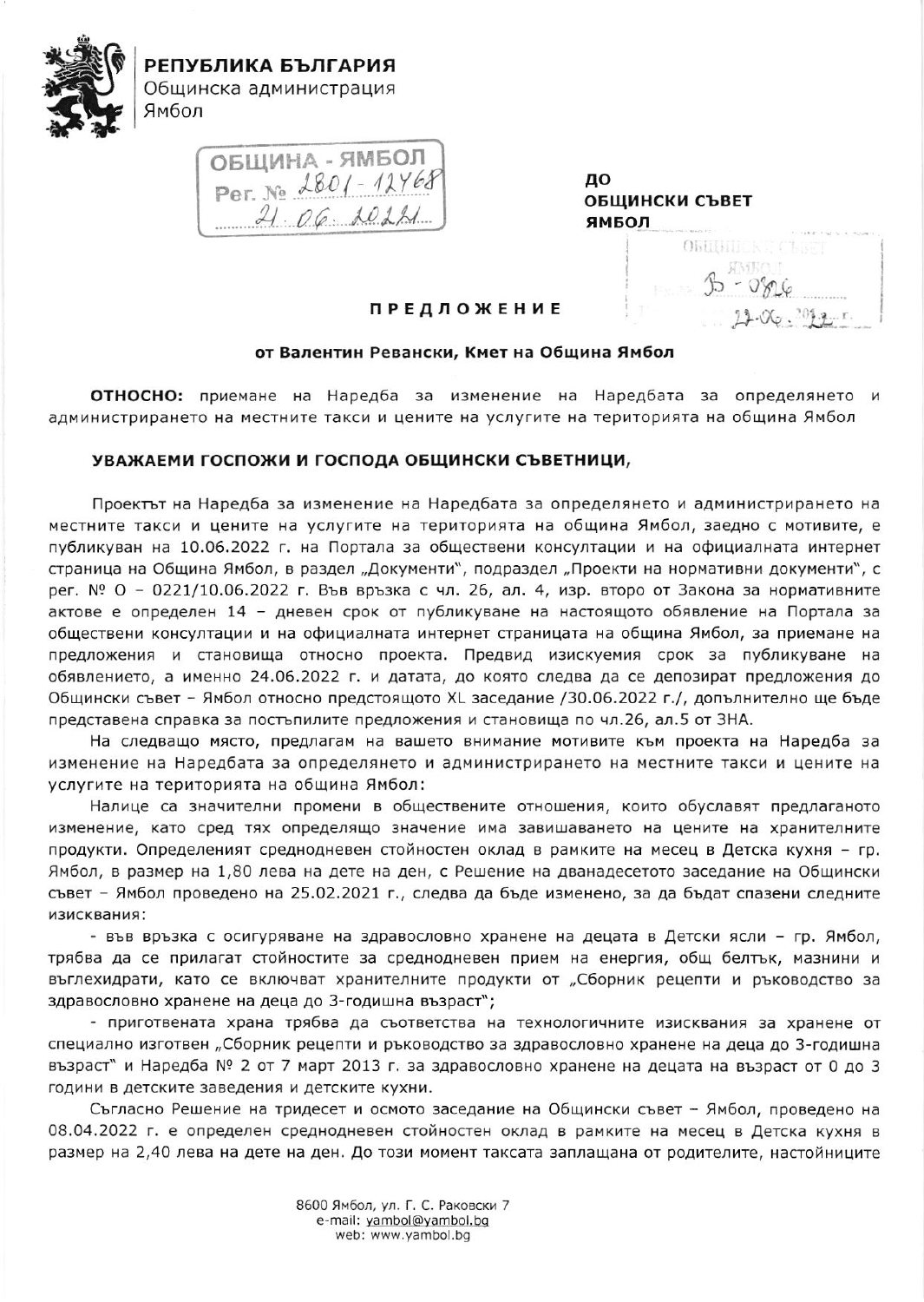или други лица, които полагат грижи за детето, ползващи услугите на Детска кухня е на стойност 1,80 лева, съгласно чл. 25, ал. 1, т. 4 от Наредбата за определянето и администрирането на местните такси и цени на услуги на територията на община Ямбол.

В отговор на настъпилите промени в размера на използваните хранителни продукти, при предоставяне услугите на Детска кухня - гр. Ямбол, за да бъде осигурено качествено и здравословно хранене на децата е нужно да бъде изменена таксата с определен среднодневен стойностен оклад в рамките на месец в размер на 2,40 лева на дете на ден.

С § 5 от Преходните и заключителните разпоредби на Закона за изменение на Закона за корпоративното подоходно облагане, обн. в ДВ бр. 17 от 01.03.2022 г., бе изменен Закона за местните данъци и такси, в сила от 01.04.2022 г., като бяха отменени разпоредбите, регламентиращи такса за ползване на детска ясла и детска градина. Това налага и разпоредбите, уреждащи заплащането на такса за ползване на детска ясла и детска градина в Наредбата за определянето и администрирането на местните такси и цени на услуги на територията на община Ямбол, също да бъдат отменени, считано от 01.04.2022 г.

Основната цел, която може да бъде откроена е постигане съответствие на текстовете на Наредбата за определянето и администрирането на местните такси и цени на услуги на територията на община Ямбол със Закона за местните данъци и такси.

За прилагането на Наредбата за изменение на Наредба за определянето и администрирането на местните такси и цени на услуги на територията на община Ямбол, не са необходими допълнителни финансови средства от бюджета на Общината, респективно измененията на Наредбата, не биха довели до увеличаване на разходите в засегнатата сфера.

С приемане на предложените изменения се очаква постигане на съответствие и избягване на противоречия на текстовете от наредбата с нормите на Закона за местните данъци и такси. Средства за пълното освобождаване от такси за ползване на детските градини и детските ясли, се предоставят от Републиканския бюджет, считано от 01.04.2022 г. В очакваните резултати от изменението на наредбата, се включва и подобряване качеството на предоставяне услугите на Детска кухня - гр. Ямбол.

Предлаганият проект на Наредба за изменение на Наредбата за определянето и администрирането на местните такси и цени на услуги и права на територията на община Ямбол е подзаконов нормативен акт, поради което съответствието й с правото на Европейския съюз е предопределено от разпоредбите на Европейската харта за местното самоуправление, директивите на Европейската общност, свързани с тази материя, предвид съответствието на проекта на Наредбата с основния нормативен акт (ЗМДТ) и други закони, предвиждащи изискване и правомощия за събиране на цени и такси на услуги и права, предоставяни от Община Ямбол, както и тяхното образуване.

Предвид изложените обстоятелства и на основание чл. 21, ал. 2 от ЗМСМА, чл. 79 от Административнопроцесуалния кодекс (АПК) и чл.9 от Закона за местните данъци и такси, предлагам Общински Съвет - Ямбол да вземе следното

#### РЕШЕНИЕ:

1. Приема Наредба за изменение на Наредба за определянето и администрирането на местните такси и цени на услуги и права на територията на община Ямбол, както следва:

# НАРЕДБА ЗА ИЗМЕНЕНИЕ НА НАРЕДБА ЗА ОПРЕДЕЛЯНЕТО И АДМИНИСТРИРАНЕТО НА МЕСТНИТЕ ТАКСИ И ЦЕНИТЕ НА УСЛУГИТЕ НА ТЕРИТОРИЯТА НА ОБЩИНА ЯМБОЛ

(Изм. с Решение № 65/28.04.2017г. по адм. д. № 35/2017 ЯАС, в сила от 16.07.2018г., изм. и доп. с Решение XXXVI-12/05.09.2018г., в сила от 25.09.2018г., изм, с Решение XL-6/28.12.2018г., в сила от 01.02.2019г., изм. с Решение V-7/30.01.2020г., в сила от 07.02.2020г., изм. с Решение VI-6/27.02.2020г., в сила от 24.03.2020г., изм. с Решение XIII-4/29.10.2020г. и Решение XIV-1/26.11.2020г., в сила от 10.12.2020г., изм. с Решение XXIII-21/22.04.2021г., в сила от 10.05.2021г., изм. с Решение XXIX-20/30.09.2021г., в сила от 11.10.2021г., изм. с Решение XXXI-3/25.11.2021г., в